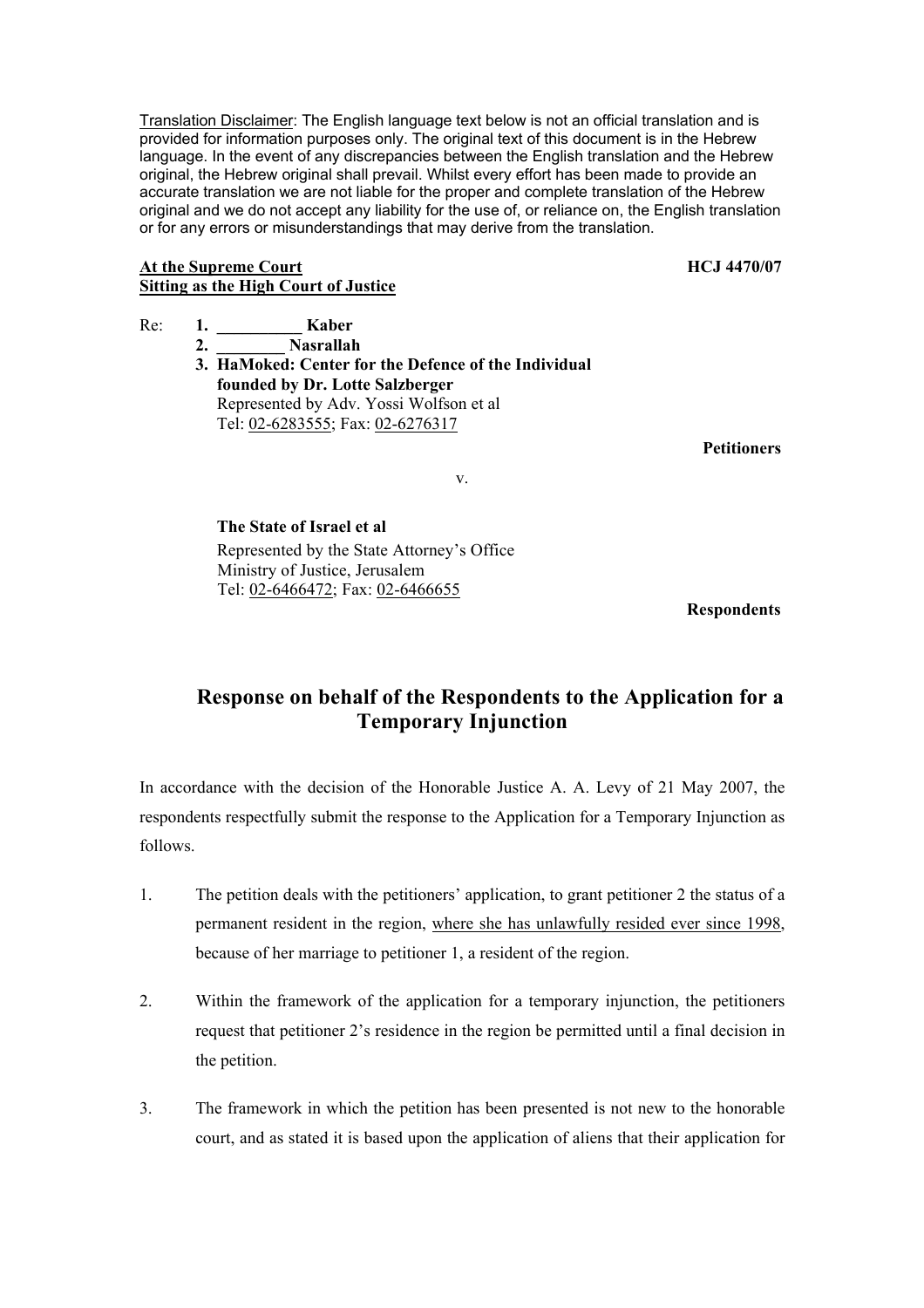receiving status in the region be approved by virtue of their marriage to Palestinian spouses.

This issue has been placed before the honorable court in many cases in the past, and **the latter did not find it appropriate to intervene** in the respondents' policy in this matter, according to which ever since the outbreak of hostilities in September 2000, and as a result of the breakdown that occurred in the relationship between Israel and the Palestinian Authority, **applications for family unification are not being handled by the Israeli side**. This position has been strengthened in recent times, among other things, as a result of Government Resolution No. 4780 of 11 April, 2006 on the freeze of contacts with the Palestinian Authority, because of the election results in the Palestinian Authority and the rise to power of the Hamas Movement in the Palestinian Authority.

And see in this matter, for example, the recent judgment of the honorable court in HCJ 8881/06 *Gazuna v. The Civil Administration in the Judea and Samaria Region* (unreported, dated 1 March, 2007), where it was established as follows:

**"…We cannot grant the petition. As is well established it is not the practice of this court to interfere with policy that has been adopted by government with regard to the security situation and the development of relations between the Palestinian Authority and the State of Israel with respect to the return of residence or applications for family unification that pertain to the region**

…"

(Emphasis added)

See also in this matter HCJ 2231/03 *Alshlalda v. Commander of the Benjamin Region Takdin Elyon* 2003(3) 250. And see: HCJ 5957/02 *Aetedal v. Commander of the Benjamin Region Takdin Elyon* 2003(2) 603, HCJ 897/04 *Faziz et al v. Commander of the IDF Forces in the West Bank Takdin Elyon* 2004(1) 1918, HCJ 4332/04 *Odeh et al v. Commander of the IDF Forces* (unreported).

4. Under these circumstances and in light of the clear legal situation – as emerges from the ruling of the honorable court – for all practical purposes from the time the petitioner's residence permit expired her residence in the region has been unlawful,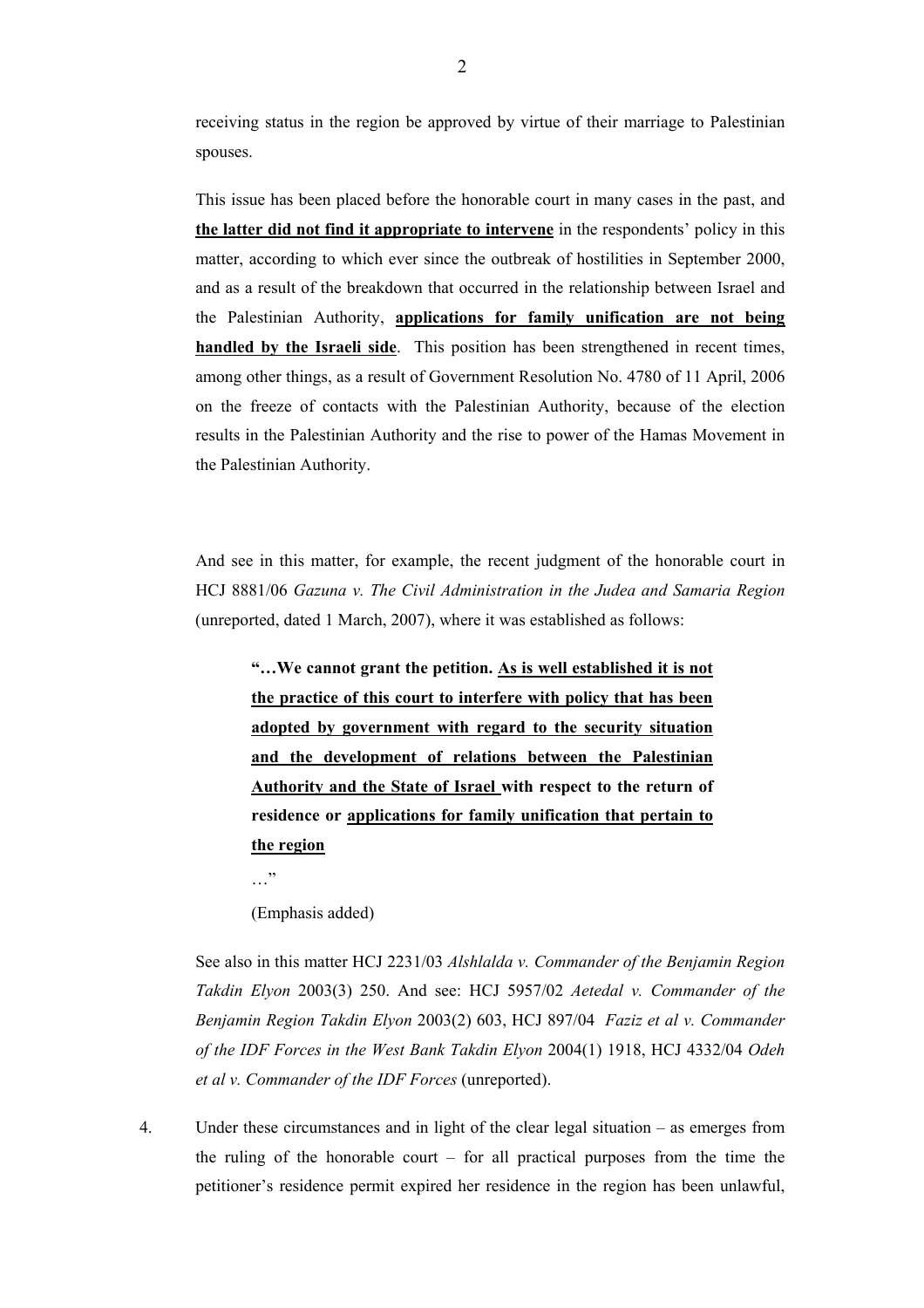while making up the law on her own, and there is no due cause for allowing her residence in the region.

Under these circumstances and especially against the backdrop of explicit court rulings on the one hand, and the conduct of the petitioner who continues to unlawfully reside in the region for many years on the other hand, the respondents are of the opinion that there is no justification to grant the petitioner the temporary injunction as requested by her, but it is precisely because of this that a petition has been filed by the petitioner who seeks to challenge the current legal situation

5. Nonetheless in the circumstances of this case, the respondents declare that at this point in time they do not intend to work towards the removal of petitioner 2 from the region.

Whenever there is a change in the circumstances of petitioner 2, (for example if the petitioner is apprehended and she becomes a candidate for deportation) the petitioner will be allotted a period of 14 days for the purposes of applying to the honorable court with the appropriate application, which will be examined on its merits taking into account the information that shall be produced before the respondents at that time.

To complete the picture the respondents would like to point out that this petition was filed together with about 30 more petitions that are similar in the nature and in the relief sought. For some of the aforesaid petitions similar responses to this response were filed by the respondents, and in light of this the honorable court decided to remove the application for a temporary injunction.

(See for example the decision of the honorable Justice A. Hayot of 4 June, 2007 in HCJ 3362/07 *Dwikat et al v. The State of Israel et al* (unreported), is attached and marked Res/1).

- 6. In light of this, the respondents are of the opinion that in the circumstances of the case there is no place to issue a temporary injunction in this petition and there is also no need to do so – against the backdrop of the respondent's position as has been detailed in paragraph 5 above.
- 7. In light of the aforesaid, the honorable court is requested to dismiss the petitioners' application to issue a temporary injunction.